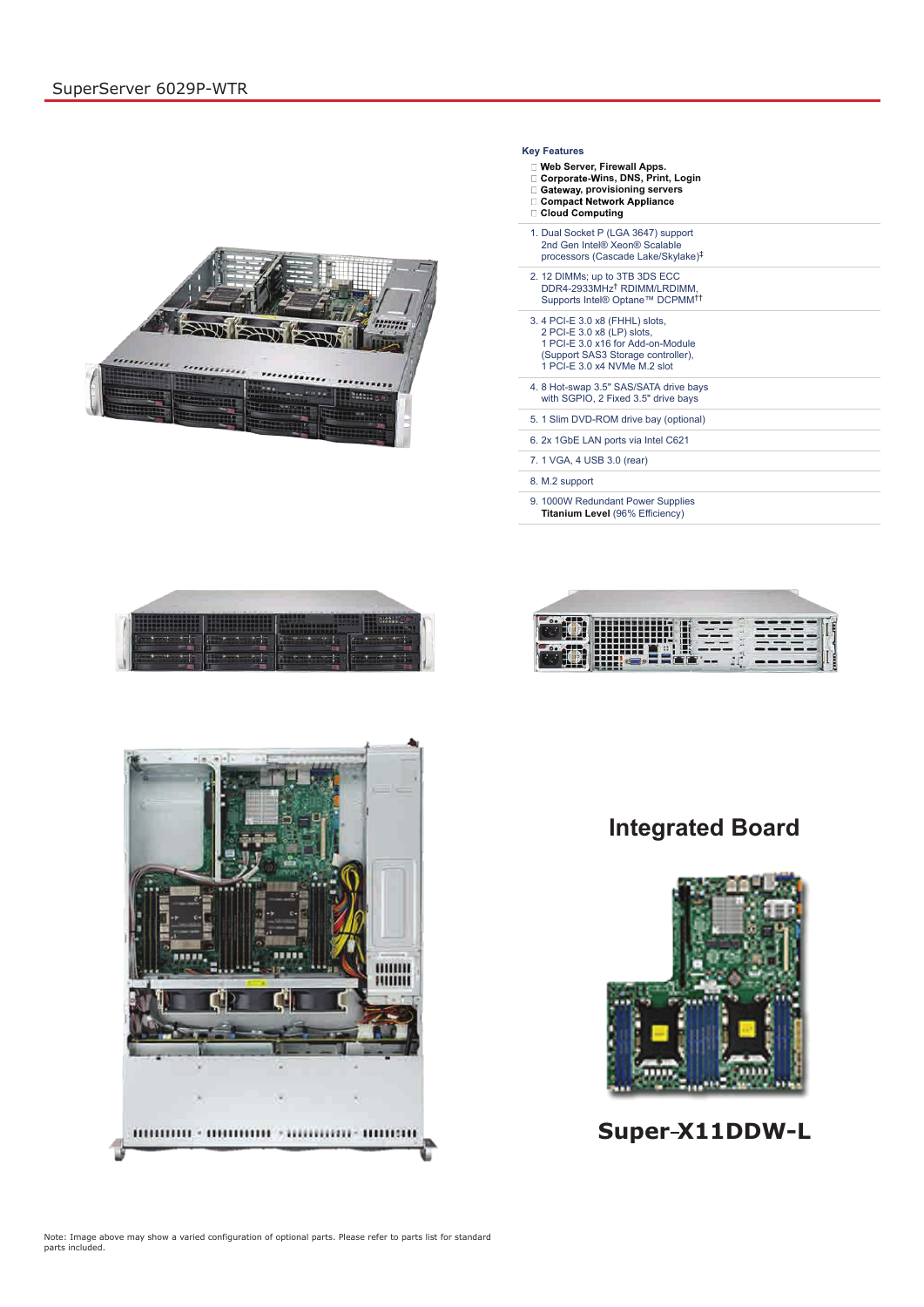### **Specifications**

| <b>Product SKUs</b>                  |                                                                                                                                                                                                    |
|--------------------------------------|----------------------------------------------------------------------------------------------------------------------------------------------------------------------------------------------------|
| <b>SYS-6029P-WTR</b>                 | SuperServer 6029P-WTR (Black)                                                                                                                                                                      |
| <b>Motherboard</b>                   |                                                                                                                                                                                                    |
| Super X11DDW-L                       |                                                                                                                                                                                                    |
|                                      |                                                                                                                                                                                                    |
| <b>Processor/Cache</b>               |                                                                                                                                                                                                    |
| <b>CPU</b>                           | Dual Socket P (LGA 3647)                                                                                                                                                                           |
|                                      | ■ 2nd Gen Intel® Xeon® Scalable Processors and Intel®<br>Xeon® Scalable Processors <sup>‡</sup> ,                                                                                                  |
|                                      | Dual UPI up to 10.4GT/s                                                                                                                                                                            |
|                                      | Support CPU TDP 70-205W                                                                                                                                                                            |
| <b>Cores</b>                         | Up to 28 Cores                                                                                                                                                                                     |
| <b>Note</b>                          | <sup>‡</sup> BIOS version 3.2 or above is required to support 2nd Gen<br>Intel® Xeon® Scalable processors (codenamed Cascade<br>$Lake-R)$                                                          |
| <b>System Memory</b>                 |                                                                                                                                                                                                    |
|                                      |                                                                                                                                                                                                    |
| <b>Memory</b><br>Capacity            | 12 DIMM slots<br>Up to 3TB 3DS ECC DDR4-2933MHz <sup>†</sup> RDIMM/LRDIMM<br>■ Supports Intel® Optane™ DCPMM <sup>††</sup>                                                                         |
| <b>Memory Type</b>                   | 2933 <sup>†</sup> /2666/2400/2133MHz ECC DDR4 RDIMM/LRDIMM                                                                                                                                         |
| <b>Note</b>                          | <sup>†</sup> 2933MHz in two DIMMs per channel can be achieved by<br>using memory purchased from Supermicro<br><sup>11</sup> Cascade Lake only. Contact your Supermicro sales rep for<br>more info. |
|                                      |                                                                                                                                                                                                    |
| <b>On-Board Devices</b>              |                                                                                                                                                                                                    |
| <b>Chipset</b>                       | Intel® C621 chipset                                                                                                                                                                                |
| <b>SATA</b>                          | SATA3 (6Gbps); RAID 0, 1, 5, 10                                                                                                                                                                    |
| <b>Network</b><br><b>Controllers</b> | Dual 1GbE LAN ports from Intel C621                                                                                                                                                                |
| <b>IPMI</b>                          | Support for Intelligent Platform Management Interface v.2.0<br>IPMI 2.0 with virtual media over LAN and KVM-over-LAN<br>support                                                                    |
| Video                                | $\blacksquare$ ASPEED AST2500 BMC                                                                                                                                                                  |
|                                      |                                                                                                                                                                                                    |
| <b>Input / Output</b>                |                                                                                                                                                                                                    |
| <b>SATA</b>                          | 12 SATA3 (6 Gbps) ports                                                                                                                                                                            |
| LAN                                  | ■ 2 RJ45 Gigabit Ethernet ports<br>1 RJ45 Dedicated IPMI LAN port                                                                                                                                  |
| <b>USB</b>                           | 4 USB 3.0 ports (rear)                                                                                                                                                                             |
| Video                                | ■ 1 VGA port                                                                                                                                                                                       |
| <b>DOM</b>                           | 2 SuperDOM (Disk on Module) ports                                                                                                                                                                  |
|                                      |                                                                                                                                                                                                    |
| <b>System BIOS</b>                   |                                                                                                                                                                                                    |
| <b>BIOS Type</b>                     | AMI 32Mb SPI Flash ROM                                                                                                                                                                             |
|                                      |                                                                                                                                                                                                    |
| <b>Management</b>                    |                                                                                                                                                                                                    |
| <b>Software</b>                      | ■ Intel® Node Manager<br><b>IPMI 2.0</b><br>KVM with dedicated LAN<br>SSM, SPM, SUM<br>SuperDoctor® 5<br><b>Watch Dog</b>                                                                          |
| Power<br>Configurations              | ACPI / APM Power Management                                                                                                                                                                        |
| <b>PC Health Monitoring</b>          |                                                                                                                                                                                                    |
| <b>CPU</b>                           |                                                                                                                                                                                                    |
|                                      | Monitors for CPU Cores, Chipset Voltages, Memory.                                                                                                                                                  |

4+1 Phase-switching voltage regulator

| <b>FAN</b>         | Fans with tachometer monitoring                                                  |               |                                                         |  |
|--------------------|----------------------------------------------------------------------------------|---------------|---------------------------------------------------------|--|
|                    | Status monitor for speed control<br>Pulse Width Modulated (PWM) fan connectors   | <b>RoHS</b>   | RoHS Compliant                                          |  |
|                    |                                                                                  | Environmental | <b>Q</b> Operating Tempe                                |  |
| <b>Temperature</b> | Monitoring for CPU and chassis environment<br>Thermal Control for fan connectors | Spec.         | $10^{\circ}$ C ~ 35 $^{\circ}$ C (5<br>Non-operating Te |  |
|                    |                                                                                  |               | -40°C to 60°C $\,$                                      |  |
|                    |                                                                                  |               | <b>Derating Relatively</b>                              |  |

| <b>Chassis</b>                              |                                                                                                                     |  |  |
|---------------------------------------------|---------------------------------------------------------------------------------------------------------------------|--|--|
| <b>Form Factor</b>                          | . 2U Rackmount                                                                                                      |  |  |
| Model                                       | $\blacksquare$ CSE-825TQC-R1K03WB                                                                                   |  |  |
|                                             |                                                                                                                     |  |  |
| <b>Dimensions and Weight</b>                |                                                                                                                     |  |  |
| Width                                       | 17.2" (437mm)                                                                                                       |  |  |
| <b>Height</b>                               | 3.5" (89mm)                                                                                                         |  |  |
| <b>Depth</b>                                | 25.5" (648mm)                                                                                                       |  |  |
| <b>Gross Weight</b>                         | 62 lbs (28.1 kg)                                                                                                    |  |  |
| <b>Available Colors</b>                     | Back                                                                                                                |  |  |
|                                             |                                                                                                                     |  |  |
| <b>Front Panel</b>                          |                                                                                                                     |  |  |
| <b>Buttons</b>                              | <b>Power On/Off button</b><br><b>UID</b> button                                                                     |  |  |
| <b>LEDs</b>                                 | <b>Power status LED</b>                                                                                             |  |  |
|                                             | - HDD activity LED<br>Network activity LEDs                                                                         |  |  |
|                                             | Universal Information (UID) LED                                                                                     |  |  |
|                                             |                                                                                                                     |  |  |
| <b>Expansion Slots</b>                      |                                                                                                                     |  |  |
| <b>PCI-Express</b>                          | $\blacksquare$ 4 PCI-E 3.0 x8 (FHHL) slots<br>2 PCI-E 3.0 x8 (LP) slots                                             |  |  |
|                                             | 1 PCI-E 3.0 x16 for Add-on-Module (AOM)                                                                             |  |  |
|                                             | $\Box$ 1 PCI-E 3.0 x4 NVMe M.2 slot                                                                                 |  |  |
|                                             | (Both CPUs need to be installed for full access to PCI-E<br>slots and onboard controllers. See manual block diagram |  |  |
|                                             | and <b>AOC</b> Support for details.)                                                                                |  |  |
|                                             |                                                                                                                     |  |  |
| <b>Drive Bays</b>                           |                                                                                                                     |  |  |
| Hot-swap                                    | B Hot-swap 3.5" SAS/SATA drive bays with SGPIO                                                                      |  |  |
| <b>Internal</b>                             | 2 Fixed 3.5" drive bays                                                                                             |  |  |
| <b>Peripheral Drives</b>                    |                                                                                                                     |  |  |
| <b>DVD-ROM</b>                              | 1 Slim DVD-ROM drive (optional)                                                                                     |  |  |
|                                             |                                                                                                                     |  |  |
| <b>Backplane</b>                            |                                                                                                                     |  |  |
| SAS/SATA HDD Backplane                      |                                                                                                                     |  |  |
|                                             |                                                                                                                     |  |  |
| <b>System Cooling</b>                       |                                                                                                                     |  |  |
| Fans                                        | 3 Heavy duty 8cm fans with PWM fan speed control                                                                    |  |  |
|                                             |                                                                                                                     |  |  |
| <b>Power Supply (76mm Width)</b>            |                                                                                                                     |  |  |
| 1000W Redundant Power Supplies with PMBus   |                                                                                                                     |  |  |
| <b>Total Output</b><br>Power                | ■ 800W/1000W                                                                                                        |  |  |
| <b>Dimension</b><br>$(W \times H \times L)$ | $\sqrt{76 \times 40 \times 336}$ mm                                                                                 |  |  |
| Input                                       | 100-127Vac / 12-9A / 50-60Hz<br>×                                                                                   |  |  |
|                                             | 200-240Vac / 7.2-6A / 50-60Hz<br>200-240Vdc / 7.2-6A (for CCC only)                                                 |  |  |
| +12V                                        | Max: 66.7A / Min. 0A (100-127Vac)<br>Ì.                                                                             |  |  |
|                                             | Max: 83A / Min. 0A (200-240Vac)<br>п<br>Max: 83A / Min. 0A (200-240Vdc)<br>D.                                       |  |  |
| 5Vsb                                        | Max: 4A/Min: 0A                                                                                                     |  |  |
| <b>Output Type</b>                          | 19 Pairs Gold Finger Connector                                                                                      |  |  |
| <b>Certification</b>                        | <b>Titanium Level</b>                                                                                               |  |  |
|                                             | [Test Report]                                                                                                       |  |  |

**Operating Environment**

| RoHS Compliant                                                 |
|----------------------------------------------------------------|
| Operating Temperature:<br>$10^{\circ}$ C ~ 35°C (50°F ~ 95°F)  |
| Non-operating Temperature:<br>-40°C to 60°C (-40°F to 140°F)   |
| Operating Relative Humidity:<br>8% to 90% (non-condensing)     |
| Non-operating Relative Humidity:<br>5% to 95% (non-condensing) |